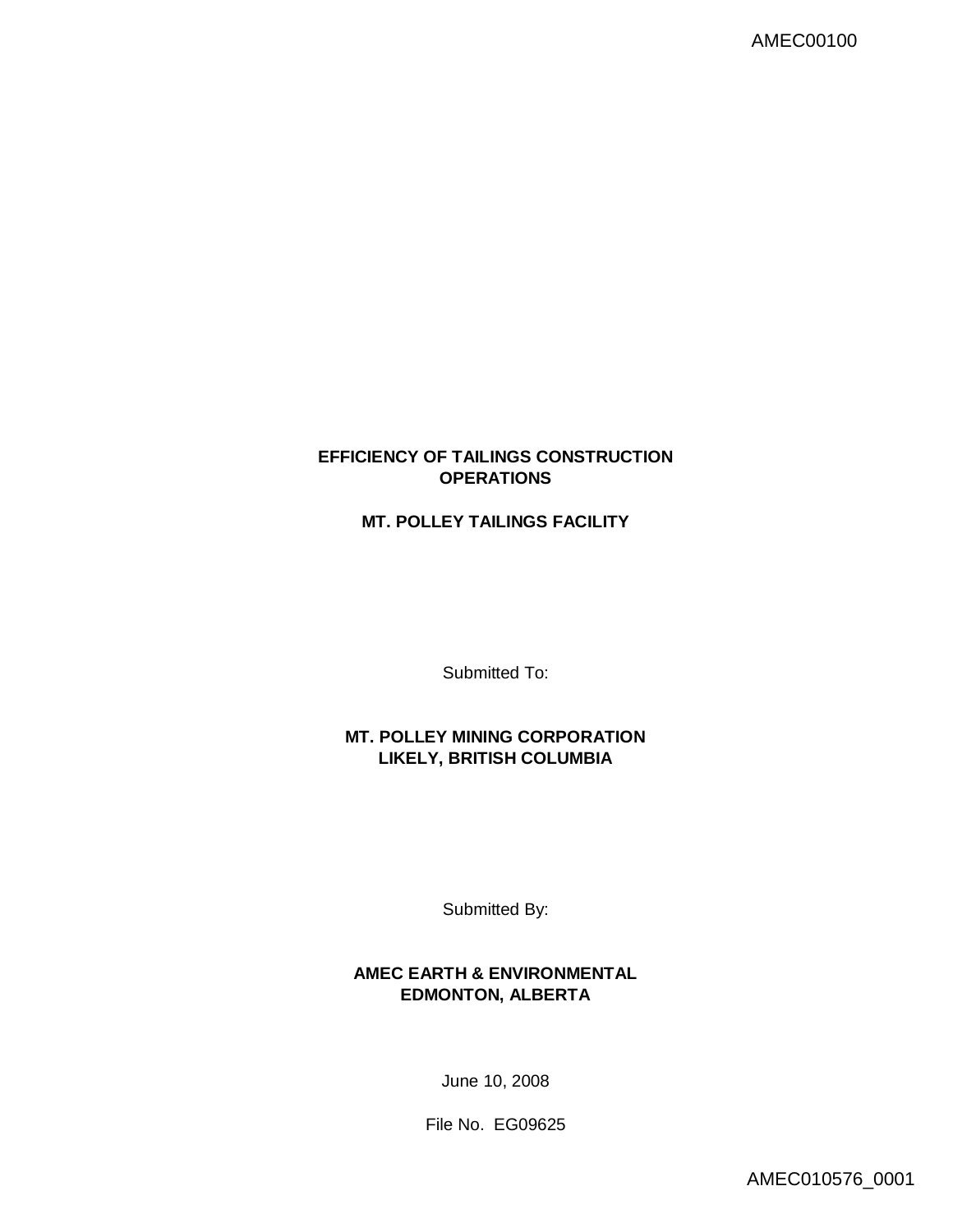#### **TABLE OF CONTENTS**

| 1.0 |                                                                                                                                    |  |
|-----|------------------------------------------------------------------------------------------------------------------------------------|--|
| 2.0 |                                                                                                                                    |  |
| 3.0 |                                                                                                                                    |  |
| 4.0 |                                                                                                                                    |  |
| 5.0 |                                                                                                                                    |  |
| 6.0 | DISCUSSION OF TAILINGS OPERATIONS - ISSUES AND CONDITIONS 6<br>6.1<br>6.2<br>6.3<br>6.4<br>6.5<br>6.6<br>6.7<br>6.8<br>6.9<br>6.10 |  |
| 7.0 |                                                                                                                                    |  |
| 8.0 |                                                                                                                                    |  |

#### **LIST OF PHOTOS**

- **Photo 1** Preparation for cell construction
- **Photo 2**  Cell construction (June 03, 2008)
- **Photo 3** Cell construction (June 04, 2008)
- **Photo 4** Flow discharge into the cell
- **Photo 5** Cell decant system
- **Photo 6** Berm erosion by decant channel flow
- **Photo 7** Cell construction discharge and dozer
- **Photo 8** Cell construction pushing sand downstream
- **Photo 9** Cell construction slimes
- **Photo 10** Slimes flowing into the decant pipes
- **Photo 11** Cell construction pushing sand back
- **Photo 12** Re-installed decant pipes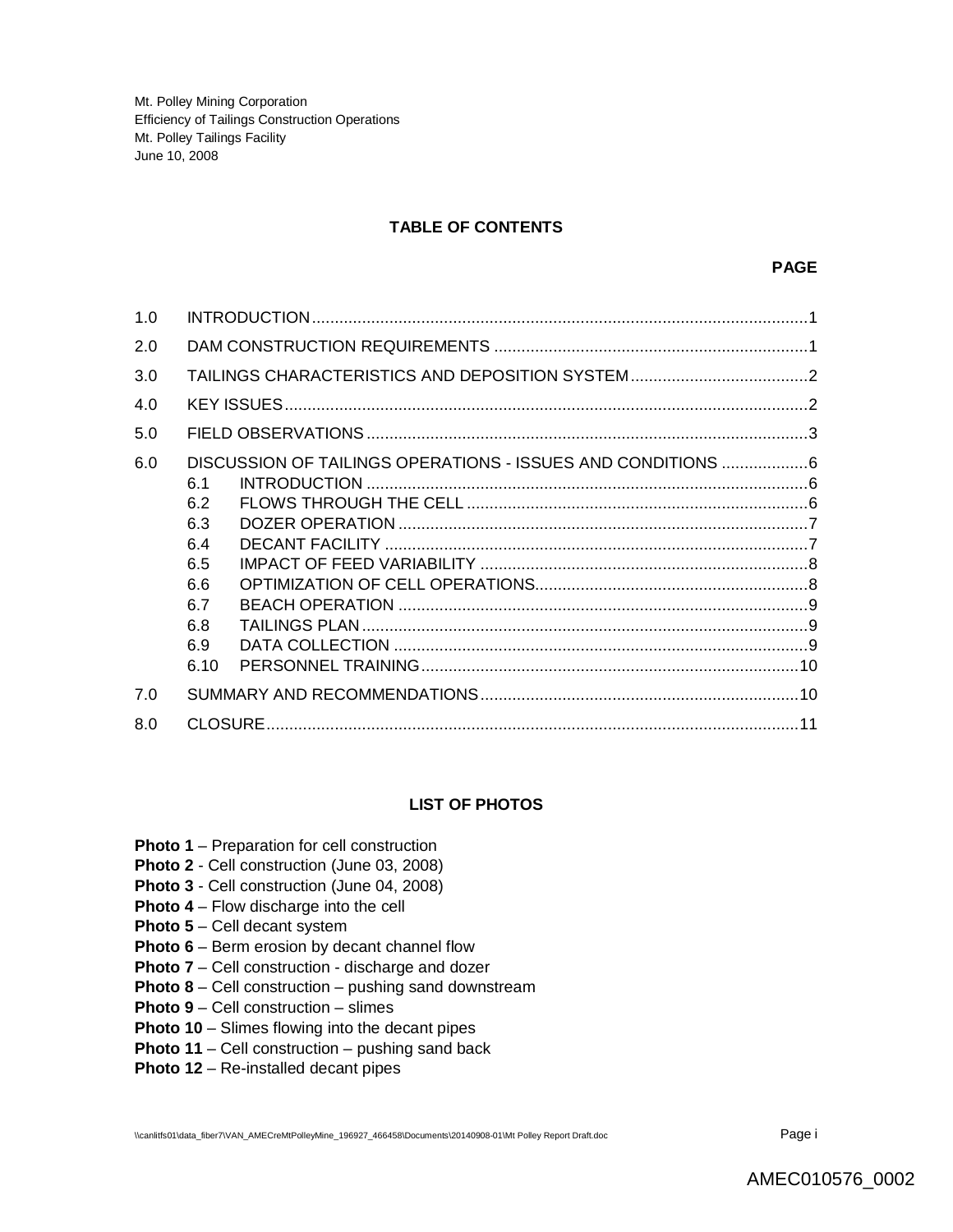- **Photo 13** Raising berms
- **Photo 14** Raising berms
- **Photo 15** Bottom of newly prepared cell partially smoothed
- **Photo 16** Typical beach formed by single point discharge of tailings upstream and downstream view
- **Photo 17** Typical beach formed by single point discharge of tailings overview and detail
- **Photo 18** Dozer operation perpendicular to cell length
- **Photo 19** Spillbox examples

## **LIST OF APPENDICES**

**Appendix A –** Briefing Document

**Appendix B –** Tailings Gradation Data

**Appendix C –** Production and Slurry Density Data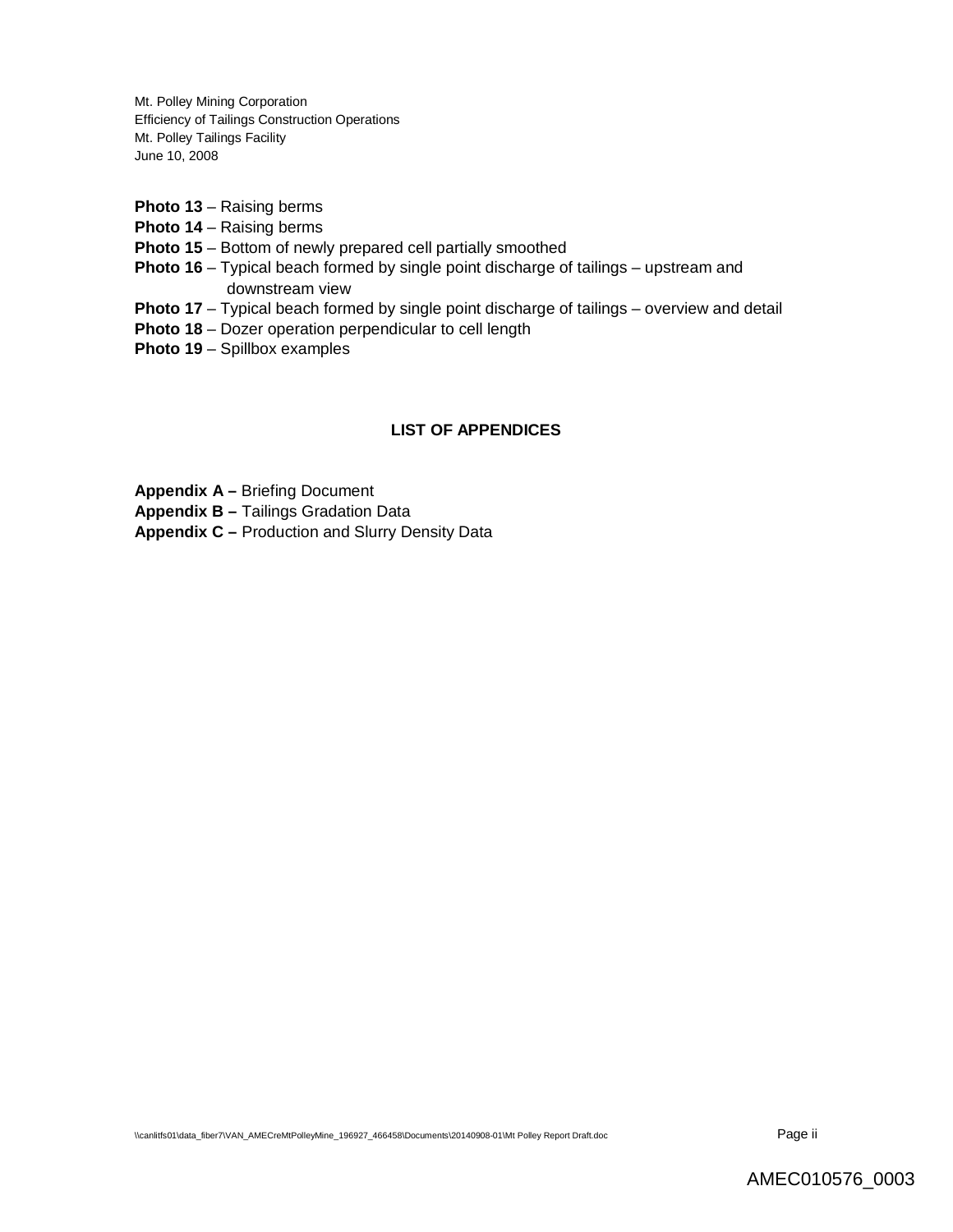#### **1.0 INTRODUCTION**

Mount Polley Mining Corporation (Mt. Polley) has requested that AMEC Earth & Environmental (AMEC) undertake a review of their tailings construction operations with the objective of providing recommendations to improve the efficiency of these operations. This work has been commissioned by Mr. Ron Martel, Environmental Superintendent.

Mt. Polley's mine is located near Likely, central British Columbia. The mine produces a coppergold concentrate from an alkalic porphyry ore from three pits. The concentrate is produced with a grinding and flotation circuit. The tailings are sent by gravity to a valley-side tailings facility.

The review of Mt.Polley's tailings operations included a review of information provided by the mine and a two-day site visit. The site visit started with an initial meeting to discuss the key issues encountered by Mt.Polley and a presentation by AMEC on principles and experiences in tailings operations. Most of the first day and the morning of the second day were spent in the field visiting the site, observing construction conditions and discussing the details of the operation with supervisory and operations personnel. The site supervisor for the off-shift was brought in by Mt.Polley thus there was opportunity for input from and discussion with both shift supervisors. A closure meeting was held at the end of the site visit to present and discuss a summary of the conclusions and the main recommendations of the review exercise. A briefing document was prepared and handed out at the meeting; it is included in Appendix A.

## **2.0 DAM CONSTRUCTION REQUIREMENTS**

The tailings dam is a zoned compacted fill dam that is being built using a modified centreline method. It is formed by three components – the Main Dam, the Perimeter Embankment and the South Embankment to a total length of approximately 4 km. The maximum dam height at the end of construction will be in the order of 53 m (El. 965 m). The dam is currently approximately at El.951 m.

The information on the dam available for review included Drawings 104, 115 and 215 (Stage 6) by Knight & Piesold. No reports were reviewed as part of this exercise.

Drawing 215 shows Zone U as a "step-over" zone upstream of the clay till core, built in stages partly on previously built Zone U and partly on a tailings beach surface. The cross section shows a layer of rock (CBL, "coarse bearing layer") placed over the beach to bring it to El.951 m (Stage 5) and to provide support for Zone U construction in the following stage. Stage 6 Zone U construction, the current cell construction, is shown as a 3 m lift (Stage 6a from El. 951 m to El.954 m). Dashed lines also indicate Stage 6b to El.958 m.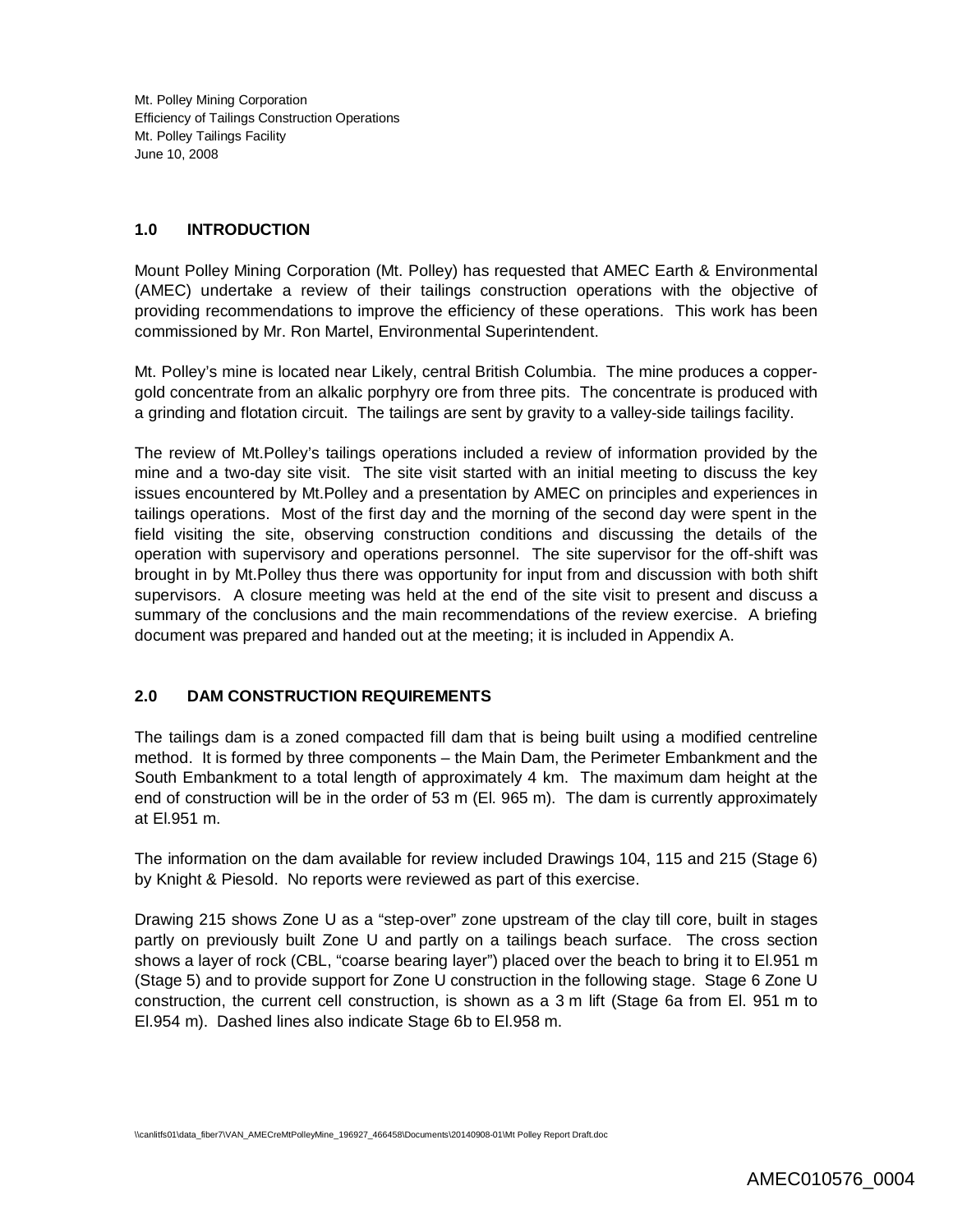Stage 6a Zone U is shown in Drawing 215 as being 11 m wide at the base (El.951 m) and 10 m (minimum) wide at the top (El.954 m). Note 5 on the drawing indicates that these dimensions assume sand cell construction using tailings sand against the 1H:1V clay till core (Zone S) slope on the downstream side and a 1.3H:1V slope on the upstream (the beach side). It is our understanding that Zone U could cover a range of materials. The selected material was tailings sand placed by cell construction.

Drawing 104 "Material specifications" indicates that the material type for Zone U is "Select Fill" located on "the upstream toe" and states that the placement and compaction requirements are "to be determined based on material selection". Grain size curves under the heading of Zone U show gradation limits for "Zone S contact" and for "Zone CBL contact".

## **3.0 TAILINGS CHARACTERISTICS AND DEPOSITION SYSTEM**

Mt. Polley operates three open pits and there is wide variability in the ore characteristics. Ore blending reduces this variability but the tailings characteristics are still expected to be variable as the ore and the plant operation vary.

The monthly composite gradations of the tailings were provided by Mt.Polley (see Appendix B). The variability of the monthly gradations is shown on Figure 1. Based on these data, the gradation of the tailings solids has a mean grain size  $D_{50}$  of 50 microns with a percent passing the #200 sieve (75 microns) varying from 52 to 64% (average  $\sim$  60%). The percentage of clay in the tailings is not known. There is approximately 40% fine sand (by weight) in the tailings. The mean specific weight of the solid particles is 2.7 g/cm<sup>3</sup>.

Variability of the solids content of the tailings slurry with time is shown on Figure 2. This level of variability *is / is not* likely to be an issue for cell construction. *Ron will send data*.

The current mine throughput is nominally 20,000 tons/day or an average of 833 tons/hour. At an average slurry solids content of 35%, that represents a total flow rate into the tailings facility of 0.516 m<sup>3</sup>/s or 8173 USgpm. The tailings is discharged by gravity through a 24" HDPE DR11 pipeline from the plant ( $E1.1100 \text{ m}$ ) to the tailings dam (currently approximately at El.951 m; final crest at El.965 m). The tailings line is in the order of  $3$  to  $5km$ ? long from the plant site to the tailings facility. The total length of the dam is in the order of 4 km.

#### **4.0 KEY ISSUES**

The site visit started with a meeting to discuss issues related to the tailings operations that had been identified by the site personnel. The meeting was attended by a cross section of Mt. Polley and Imperial Metals personnel. The main issues with the current tailings sand deposition brought up included: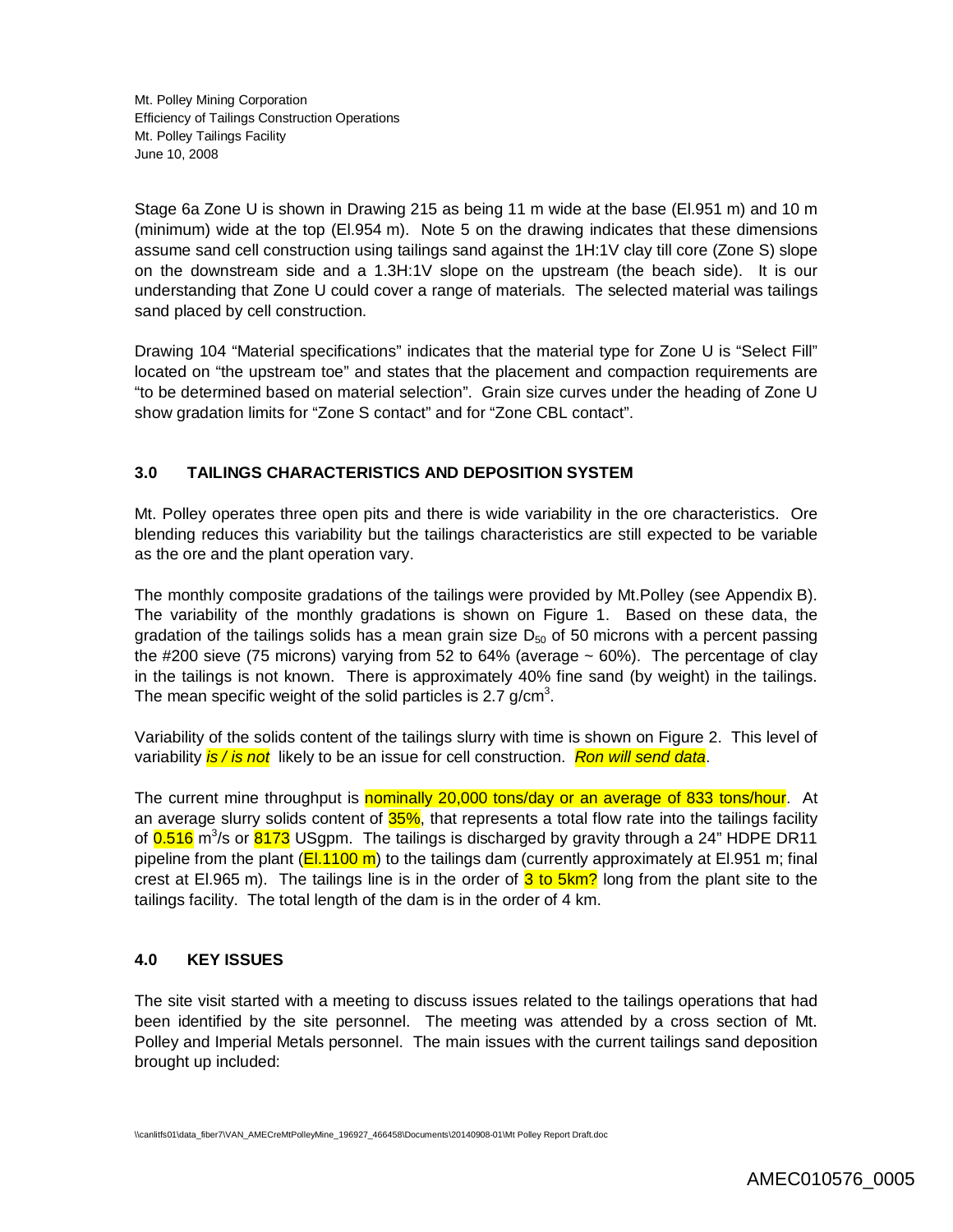- **-** Low efficiency / high costs for building cell for Zone U
- **Too much wash out on cells**
- Too much time preparing cells
- Costly to need to place CBL (rock on beach to support cell construction)
- **Lack of beach**

## **5.0 FIELD OBSERVATIONS**

Cells are prepared for construction by building berms around the perimeter (Photo 1) and by installing the tailings line such that in addition to the main tailings line going into the upstream end of the cell, there is also a by-pass line (Photo 1).

Cells are typically 10 m wide and approximately 150 m long. During the site visit, cell construction was occurring along the South Embankment. The cell observed (Photo 2) was likely a little narrower than 10 m. The flow during the first day of the site visit (Photo 2) was described as "typical".

The flow during the morning of the second day (Photo 3) was probably of lower density. There seemed to be more water flowing on the cell surface and the operator reported that it was not "building well".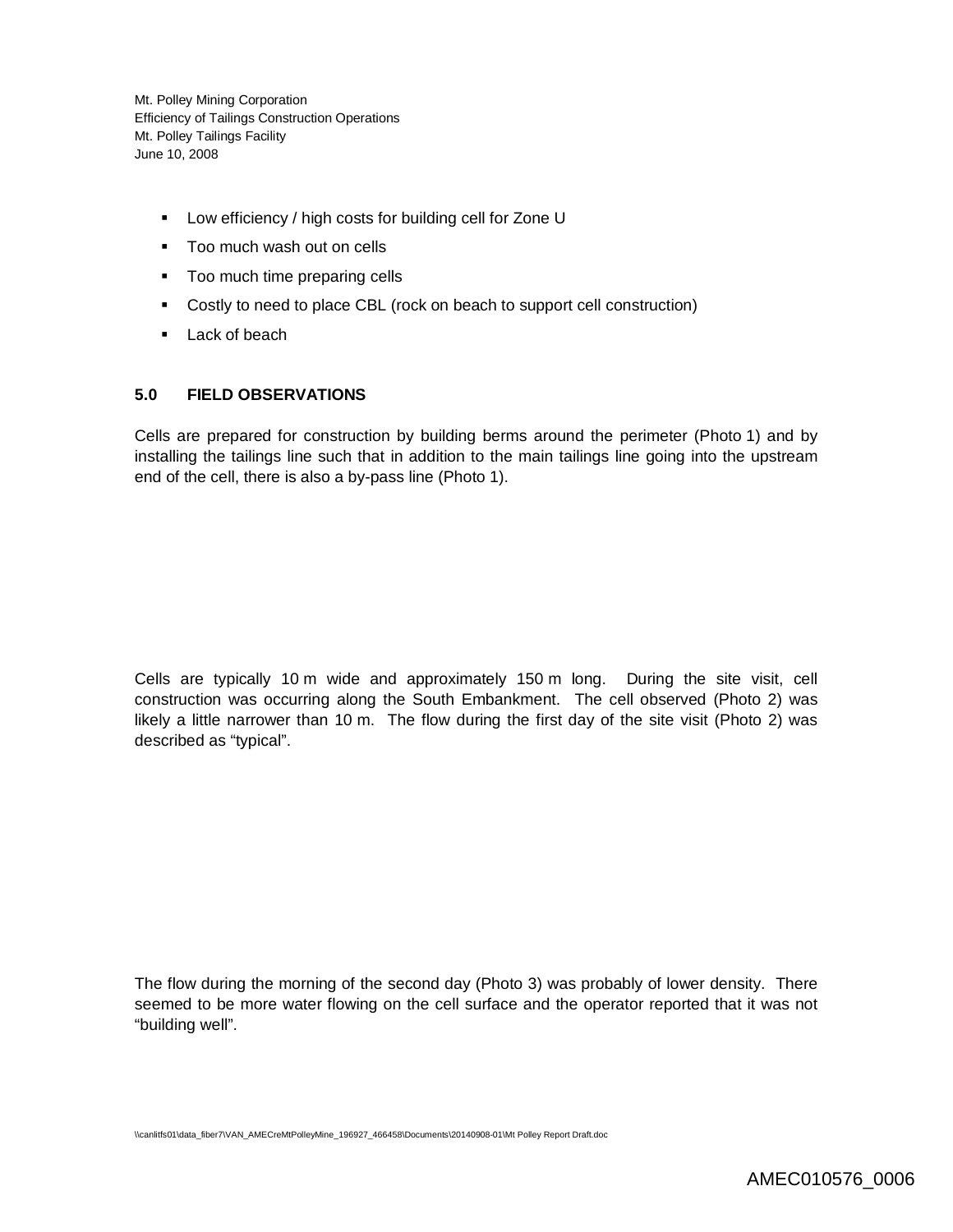The flow into the cell is the full tailings line (24" diameter), which flows partly full (Photo 4), however the flow velocity is high due to the significant head difference between the plant and the dam site.

The cell decant facility is provided by two 22" pipes (Photo 5) that discharge onto the beach. The pipes are installed across the berm by a backhoe. The pipes are installed approximately at the same elevation.

Due to the lower solids content on the decant flow, it erodes the previously placed beach (Photo 5). When the decant pipe is at an elevation similar to the top of the beach, there isn't sufficient energy to erode the beach and the flow tends to channel next to the cell, which can lead to erosion of the berm (Photo 6).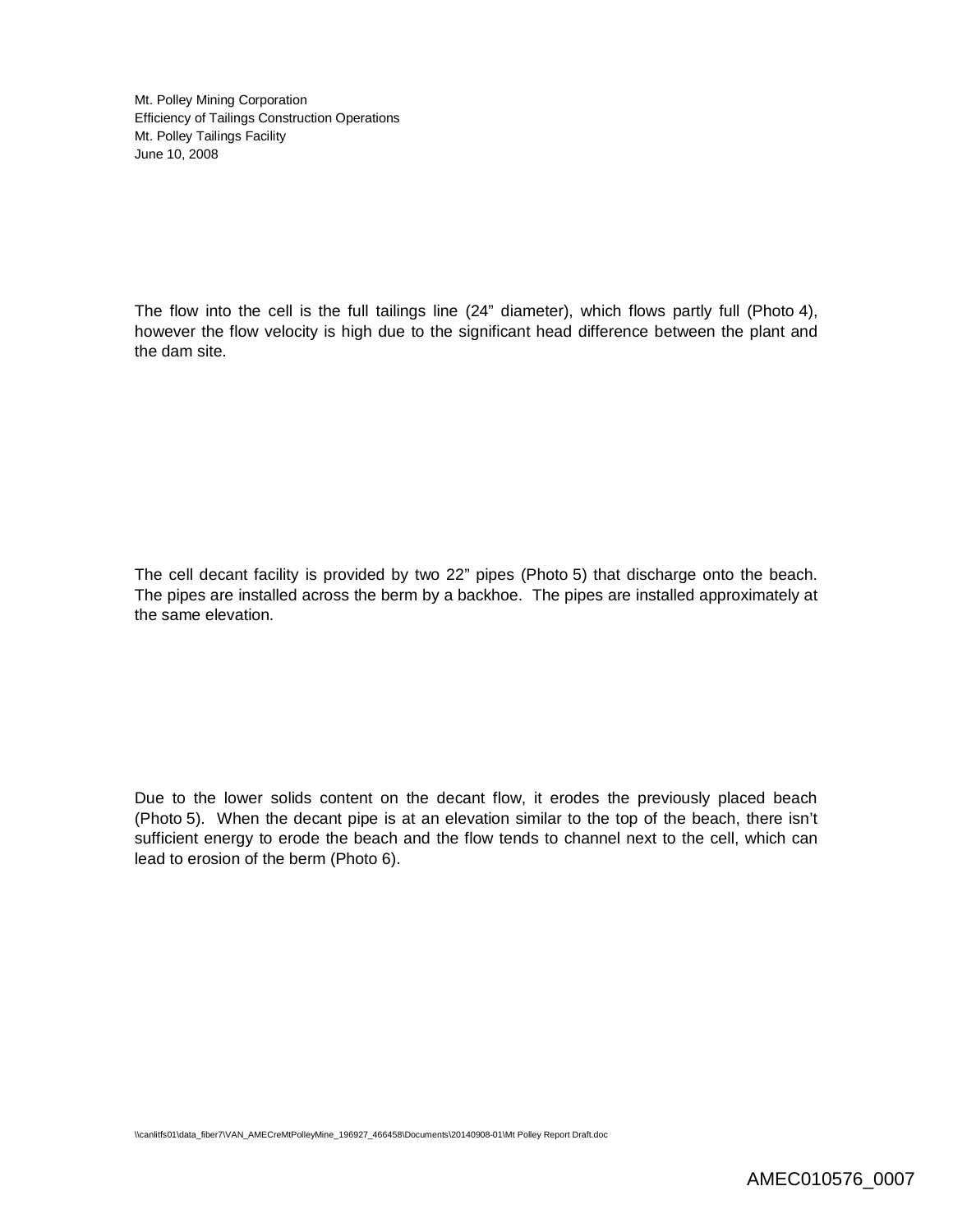The cell is constructed by running a dozer along the length of the cell while the tailings line discharges the slurry (Photo 7). The dozer operator lowers the blade and pushes the sand deposited on the cell towards the downstream end of the cell (Photo 8) to liberate slimes (Photo 9) and facilitate their flow towards the decant pipes (Photo 10).

The dozer then moves back towards the discharge point with the blade lowered to push some of the sand back up the cell (Photo 11).

When the sand fill reaches approximately the level of the top of the decant pipe, the tailings flow is diverted from the cell to the by-pass line. A backhoe re-installs the decant pipes approximately half the pipe diameter above the previous location (Photo 12). The dozer uses the material placed in the cell to raise the berms (Photos 13 and 14).

The dozer smoothes the bottom of the cell (Photo 15) before deposition and cell construction restarts.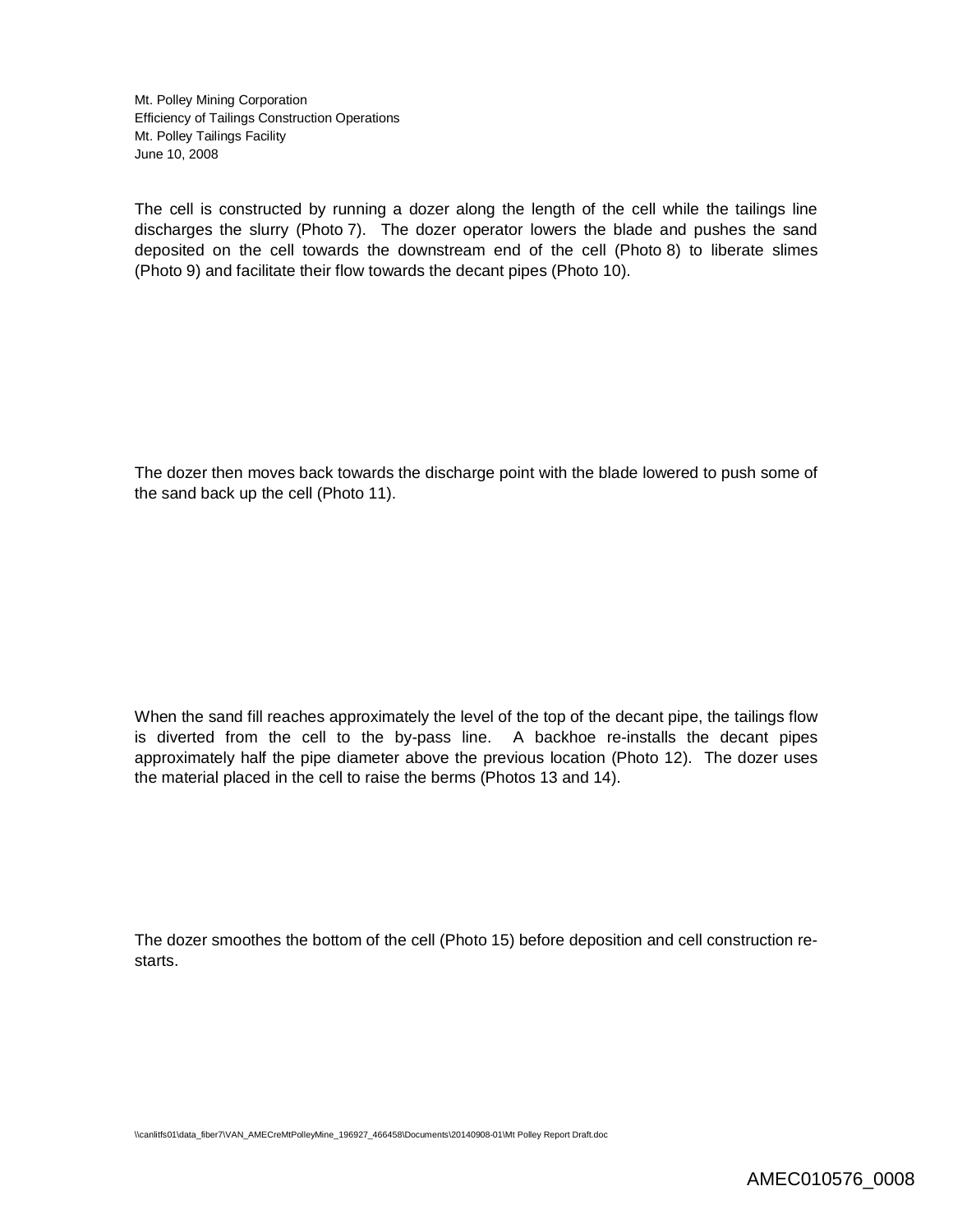The elevation of the pond on June 02, 2008 was 949.39 m. Beaches formed by single point discharge had an average slope estimated to be between 0.5 and 1% (Photos 16 and 17).

## **6.0 DISCUSSION OF TAILINGS OPERATIONS - ISSUES AND CONDITIONS**

#### **6.1 INTRODUCTION**

Compacted cell construction is a technology that facilitates the use of tailings for construction of structural fills that can be integral part of dam cross sections. It combines the hydrodynamic effects of the slurry flow with the mechanical effects of dozer to distribute and compact the tailings. If adequately applied, the mechanical effort (and cost) is minimized by taking full advantage of the hydrodynamic effects. Moreover, a well controlled system allows some selectivity on the percentage and gradation of the solid material retained in the cell.

Beach placement does not tend to achieve the same level of fill density that can be obtained in cell construction, however it can also be an important element of the dam construction as it provides lateral support for construction as well as a base for stepping over with the construction of structural fill in the case of upstream or modified centerline construction methods. There could be some control on the beach angle obtained by changing the hydraulic design of the discharge system and by controlling the slurry properties.

#### **6.2 FLOWS THROUGH THE CELL**

The current cell operation at Mt. Polley with the full tailings line discharging into a 10 m wide, 150 m long cell leads to excessive flow depths and excessive flow velocities that do not produce optimal conditions for cell construction. Ideal flow conditions are such that the flow depth is typically less that a couple of inches and often only a fraction of an inch. Flow velocities that lead to the formation of back waves are excessive. It is recommended that the cell width be doubled (to 20 m) to distribute the flow, which would contribute towards reducing both the flow velocity and depth.

This change may not be sufficient but it is considered to be an adequate first step based on experience and on a rough tailings balance discussed with the site staff. The optimum width for cell construction needs to be determined as a function of flow conditions, dozer operation requirements (see Section 6.3) and the availability of tailings for cell and beach construction. A very wide cell may consume too much tailings in cell construction, which would increase costs and may not leave sufficient tailings for construction of beaches required to support future Zone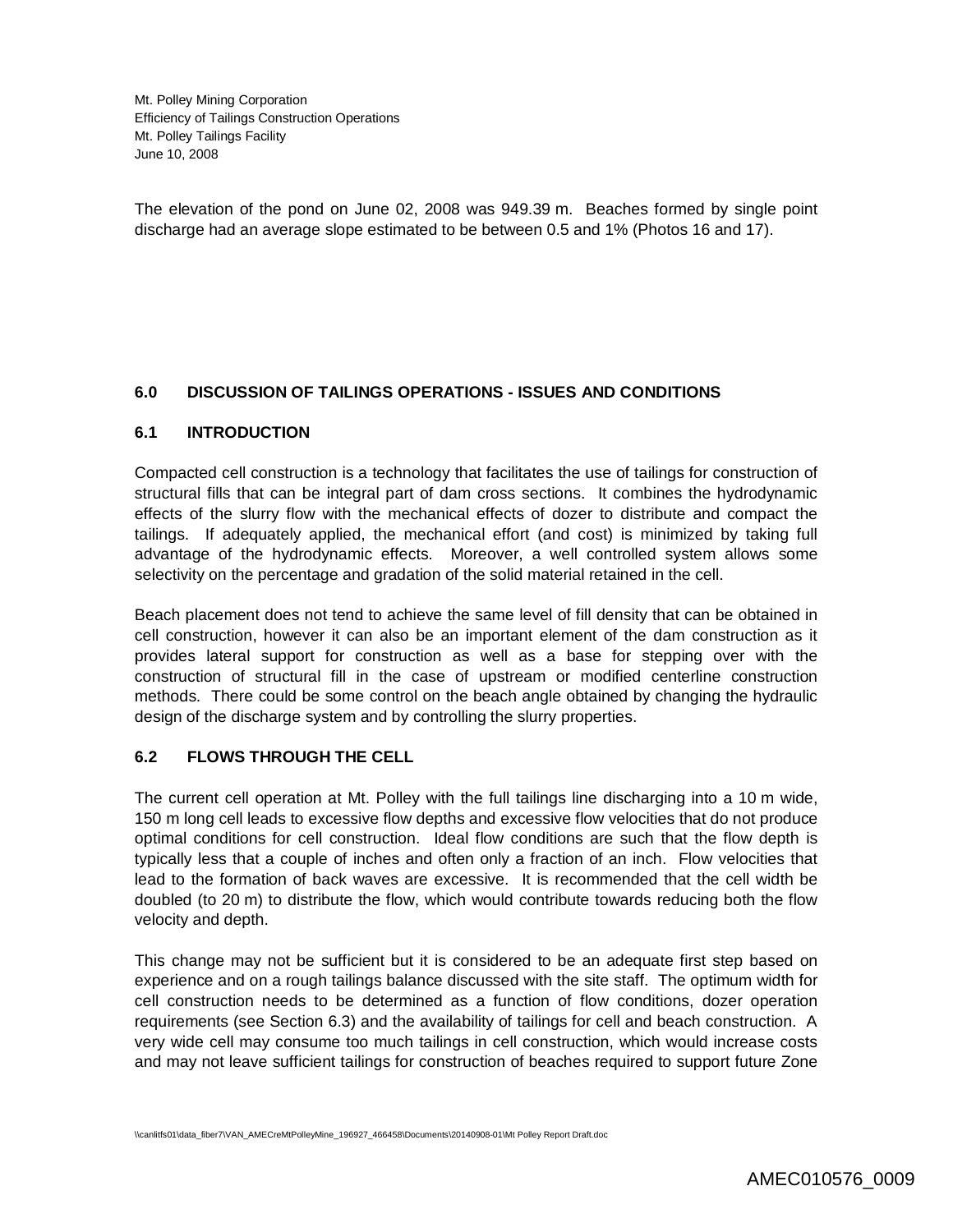U construction. A detailed mass balance, considering both cell and beach construction, needs to be part of the site tailings plan to help determine the adequate width of cell required in this case.

If the change above does not produce adequate flow conditions, a wider cell (if compatible with the tailings balance) or changes to the inflow into the cell are recommended. One possibility would be to direct only a portion of the total flow into the cell.

Cell length seems adequate for now, however it should also be re-assessed once the other more immediate changes discussed here are implemented.

## **6.3 DOZER OPERATION**

Dozer operation should be carried out perpendicular to the length of the cell. Ridges on the sand surface created by the dozer in this case (Photo 18) help spread the flow across the cell, reduce the flow velocity and promote deposition of the coarser fraction (while the fluid and the slimes flow downstream).

The dozer running back and forth perpendicular to the cell can gradually raise the berms while compacting the fill. This would reduce the downtime required to build the berms – an initial berm can be built when the cell is prepared for construction and then maintained and raised by the dozer during construction. The dozer should also maintain a gradual slope on the cell surface from the discharge (upstream end) to the decant (downstream end) to promote flow of the slimes to the decant, creating a better deposit. This method makes better use of the hydraulic conditions to spread the sand along the cell and avoids significant amounts of material being pushed down the cell by the dozer.

#### **6.4 DECANT FACILITY**

The current decant system requires the cell construction operation to stop at every foot of construction to move the decant pipes up. It is reported that it typically takes 1.5 hrs to raise the decant pipes. This system can be optimized by the installation of a spillbox system that allows better control of the flow and an almost continuous cell operation for a few feet of placed fill (depending on the size and number of spillboxes). Some examples are shown on Photo 19. Other options have been discussed with site personnel.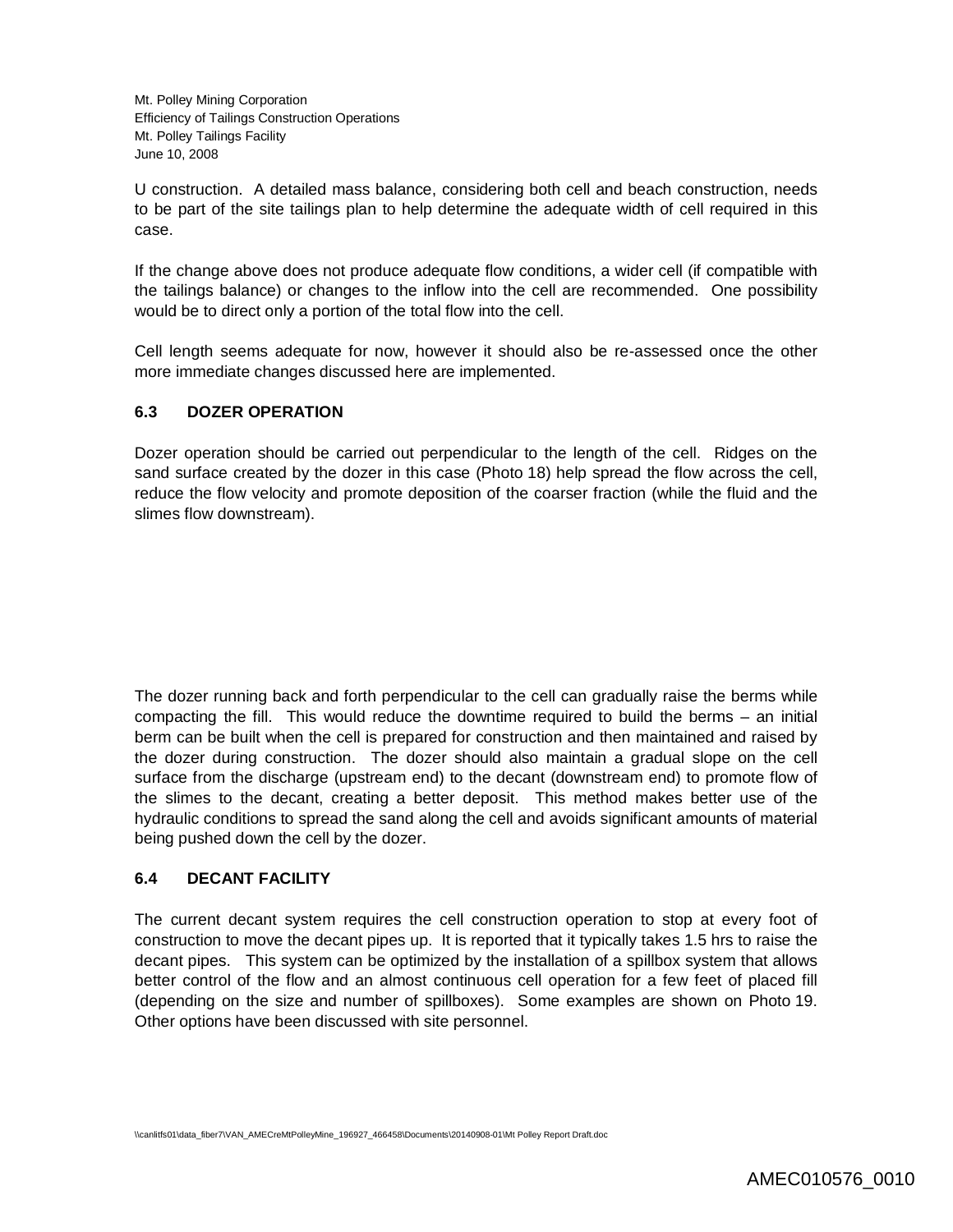As the cell construction proceeds, an additional board can be easily placed by the dozer operator in less than 10 minutes or by a second person in the area.

#### **6.5 IMPACT OF FEED VARIABILITY**

Variability of the feed properties – flow rate, solids content, gradation or chemistry – is detrimental to both cell and beach construction. These operations perform better when the feed parameters stay constant because equilibrium flow conditions and slopes can be achieved, maximizing production. However, feed variability can be unavoidable depending on plant feed (ore variability) and plant operations.

Feed variability, if significant, could be at least in part managed by adding a few spigots upstream of the cell construction operations. In this case, spigots could be used to draw from the upper part of the flow (assuming it is stratified) and increase the solids content of the flow delivered to the cell.

Construction management could also be optimized by good communications between plant and construction personnel. For example, if warned by the plant that the feed will be poor, the construction personnel may select to operate spigots as discussed above or even to temporarily suspend cell construction (in case of very poor feed or added lime in the slurry).

#### **6.6 OPTIMIZATION OF CELL OPERATIONS**

Cell construction could be optimized by having two cells on each side of the dam so one cell can be operated while the other one is being prepared (construction of initial berms, installation of spillboxes, installation of discharge pipe). This also allows drainage to occur in a cell that was recently built while the other cell is under construction.

Downward drainage is an important part of the success of cell construction both in terms of resulting material properties and in terms of ease of dozer operations. By having four cells (2 on each side of the dam), drainage is enhanced by increasing the "rest" time between two construction events in the same cell and down time is reduced.

Based on experience, it is expected that to build the 3 m lift required for Stage 6A according to the design of the dam, it would take 2 "passes": built 1.5m in one cell, come back over with an additional 1.5m. However, this can be better determined as experience in cell construction for the site specific conditions is developed. It is recommended that the footprint of the cells of the second pass is staggered from the first pass cells, so spillbox locations do not lined up on any particular vertical. The fill in the area near the spillbox tends to incorporate more slimes and therefore not have the same properties as the fill closer to the discharge point.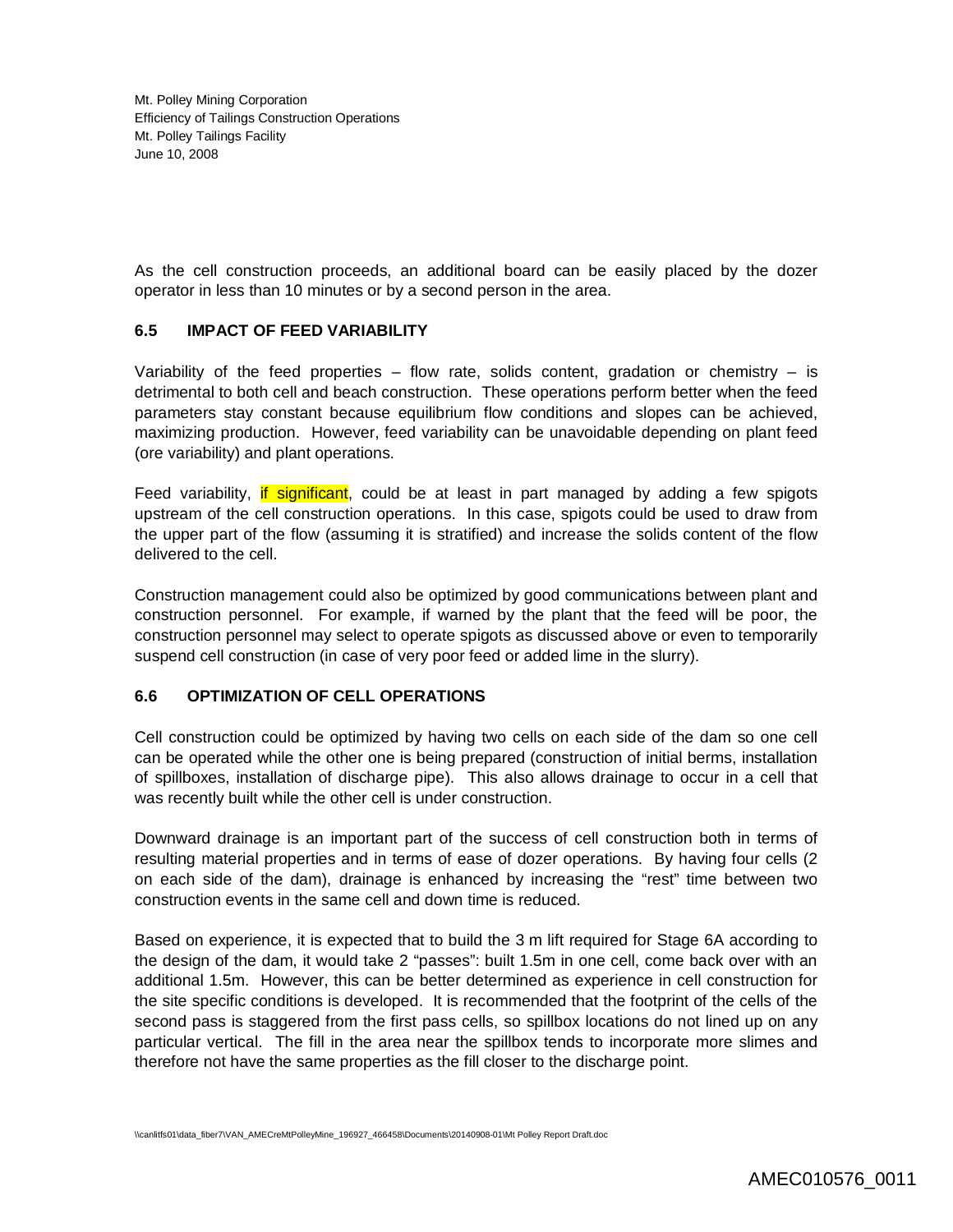Cel construction is more labour intensive than beach deposition and requires light for the operator to be able to see the fill and the flow conditions. Therefore it is recommended that cell construction be the focus of the summer operations while the winter time is used for beach deposition. The cost of cell construction in the winter is typically higher than during the summer.

#### **6.7 BEACH OPERATION**

Beach placement will occur by:

- 1. single point discharge when the entire tailings line is directed to the pond, which is recommended to be the main operation mode in the winter.
- 2. cell decant the outflow of cell construction will contribute material to beach formation; it will form a relatively flat beach that will tend to erode steeper beaches formed by single point discharge.
- 3. spigots placed upstream of cell construction, if used.

Beach operation needs to focus in providing sufficient beaches to support cell construction and the required raises of the dam in each construction season according to the design. This can be determined by a well prepared tailings plan.

## **6.8 TAILINGS PLAN**

A tailings plan needs to be developed based on a detailed mass balance. It needs to be consistent with the water balance that it is understood to have already been developed by Mt. Polley. The objectives of the tailings plan would include:

- to determine that there is availability of material to build the dam as required by the dam design and the water balance
- to determine the required schedule of cell construction (length of construction period, need to work night shift, need to run concurrent cells, etc)
- to determine whether the beach construction will be acceptable to support the next period of cell construction (or whether there is a need to re-assess the methodology).

The tailings plan would be based on data that includes: plant production, sustainable productivity of cell construction, typical fill densities for cell and beach, achievable summer and winter beach angles, etc.

#### **6.9 DATA COLLECTION**

Continuous optimization of tailings operations requires an in-depth understanding of these operations. Therefore it is recommended that key data are collected to allow further improvement of the operations. These data would include (some, if not most, of these data are already collected by Mt. Polley):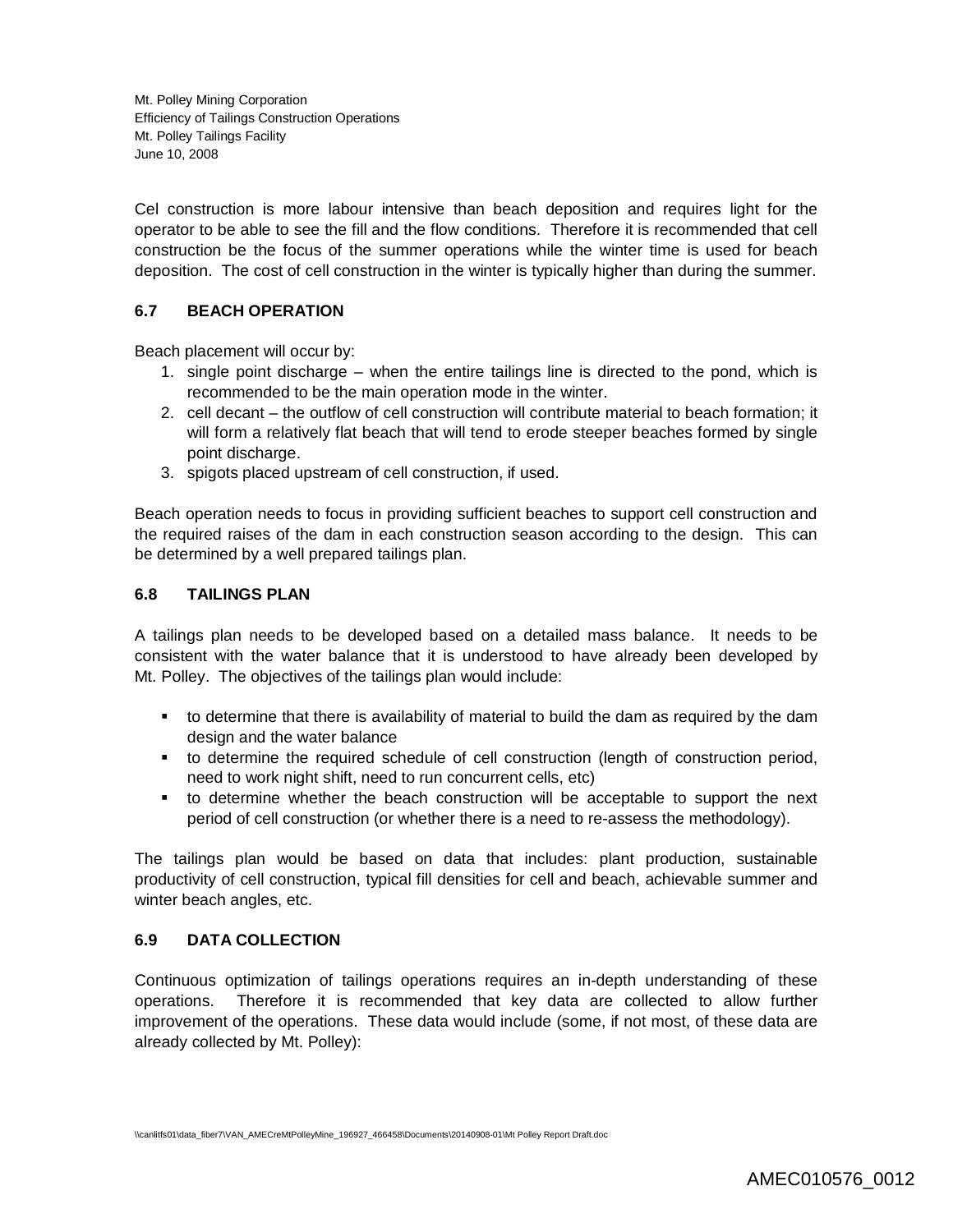- Slurry density (solids content) and its variability with time
- **Tailings gradation and its variability with time**
- **Plant production and its variability with time**
- Cell fill density at various locations
- Cell fill gradation at various locations
- **Percent of solids retained in the cell**
- Average beach angle during cell operation and single point discharge (summer and winter operation if so selected)
- Actual water balance data (precipitation, evaporation, etc)
- Man-hours and equipment for cell construction including cell preparation
- Down-time for cell construction and reasons

Analyses of the data would be used to calibrate the tailings plan to make it more reliable and to allow improvements on the planning of the operations. These data would also be valuable to improve productivity and quality of the fills built using cell construction. The dam designers may be consulted on potential design optimization opportunities afforded by wider cells built with high quality fills, should these be achieved.

#### **6.10 PERSONNEL TRAINING**

Efficient cell construction is as much due to an appropriate system design as it is due to skilled operators who understand the technique. The dozer operators and the supervisors need to have a good understanding of the technical objectives of cell construction and the desired outcome so they can work towards achieving it. Dozer operators need to be skilful to react appropriately to feed variability. Operators and supervisors also need to develop good communications with the plant personnel, who also need to be sensitized to the impact of feed properties to cell construction and its implications to dam construction and cost.

#### **7.0 SUMMARY AND RECOMMENDATIONS**

A review of Mt. Polley's tailings operation was conducted with the objective of providing recommendations to improve the efficiency of these operations. The review was based on a two-day site visit, observation of the construction conditions and discussions with supervisory and operations personnel. The conclusions and the main recommendations to improve the efficiency and reliability of tailings operations were presented at a closure meeting on site and are listed below.

1. The current operation leads to flow depths and flows velocities that seem too high. It is recommended that the width of the cells be increased, tentatively to 20 m with the objective of decreasing flow velocity and flow depth. Cell length seems adequate for now but it could be re-evaluated later.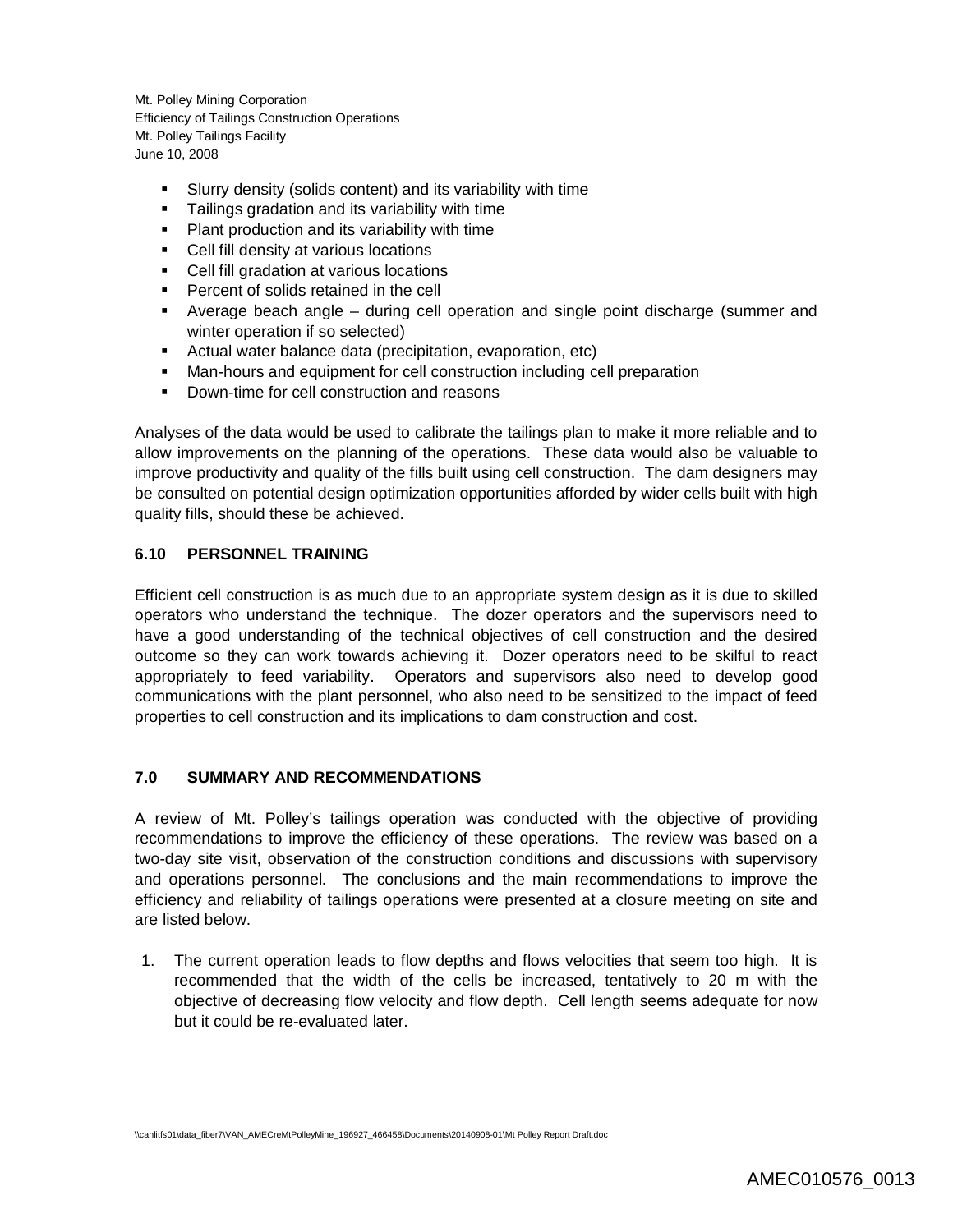- 2. Track-pack the cell perpendicular to the flow (as opposed to working the dozer up and down the cell). Berms (dry dykes) could be raised as cell compaction proceeds. This is expected to reduce downtime, improve efficiency and improve flow patterns.
- 3. Build and install a spillbox to improve ability to manage the flow and to reduce downtime during construction thus improving efficiency,
- 4. If the measures above are not sufficient or if feed variability is an issue, spigots could be installed upstream of the cell to improve feed (by reducing water and slimes), or manage feed consistency, or decrease volumes/velocities into the cell.
- 5. Prepare a tailings plan / mass balance consistent with the water balance.
	- a. The tailings plan needs to verify availability of sand to build the required cell and beach to support the dam raises at all stages of construction.
	- b. The tailings plan could include a focus on cell construction in the summer and on beach placement during the winter.
	- c. Cell construction could be optimized by having two cells on each side of the dam. One cell could be prepared while the other one is being built; one side of the dam can be draining while the other is being built/prepared. Night shift might be considered during the cell construction season.
	- d. Cell construction would likely take two "passes": built 1.5 m in one cell, come back over with an additional 1.5 m to achieve the full 3 m lift. The second pass should be staggered relative to the first pass to avoid locating all spillboxes on the same vertical.
- 6. Collect data on material parameters (gradation, cell deposit density, beach angles, etc), mill operation (gradation, slurry solids content) and cell operation (volumes, time, cost, etc). Data would be used to calibrate (and improve) the tailings plan to actual performance and to develop performance improvement changes in the field.
- 7. Train field supervisors and operators. They need a full understanding of the technical objectives of cell construction and its desired outcome.

#### **8.0 CLOSURE**

This report has been prepared for the exclusive use of Mt.Polley for specific application as described within this report. Any use which a third party makes of this report, or any reliance on or decisions made based on it, are the responsibility of such third parties. No other warranty, expressed or implied is made.

We sincerely appreciate the opportunity to provide our services to Mt. Polley. We would be pleased to discuss any aspects of this proposal at your convenience. Please do not hesitate to contact the undersigned if you have any questions.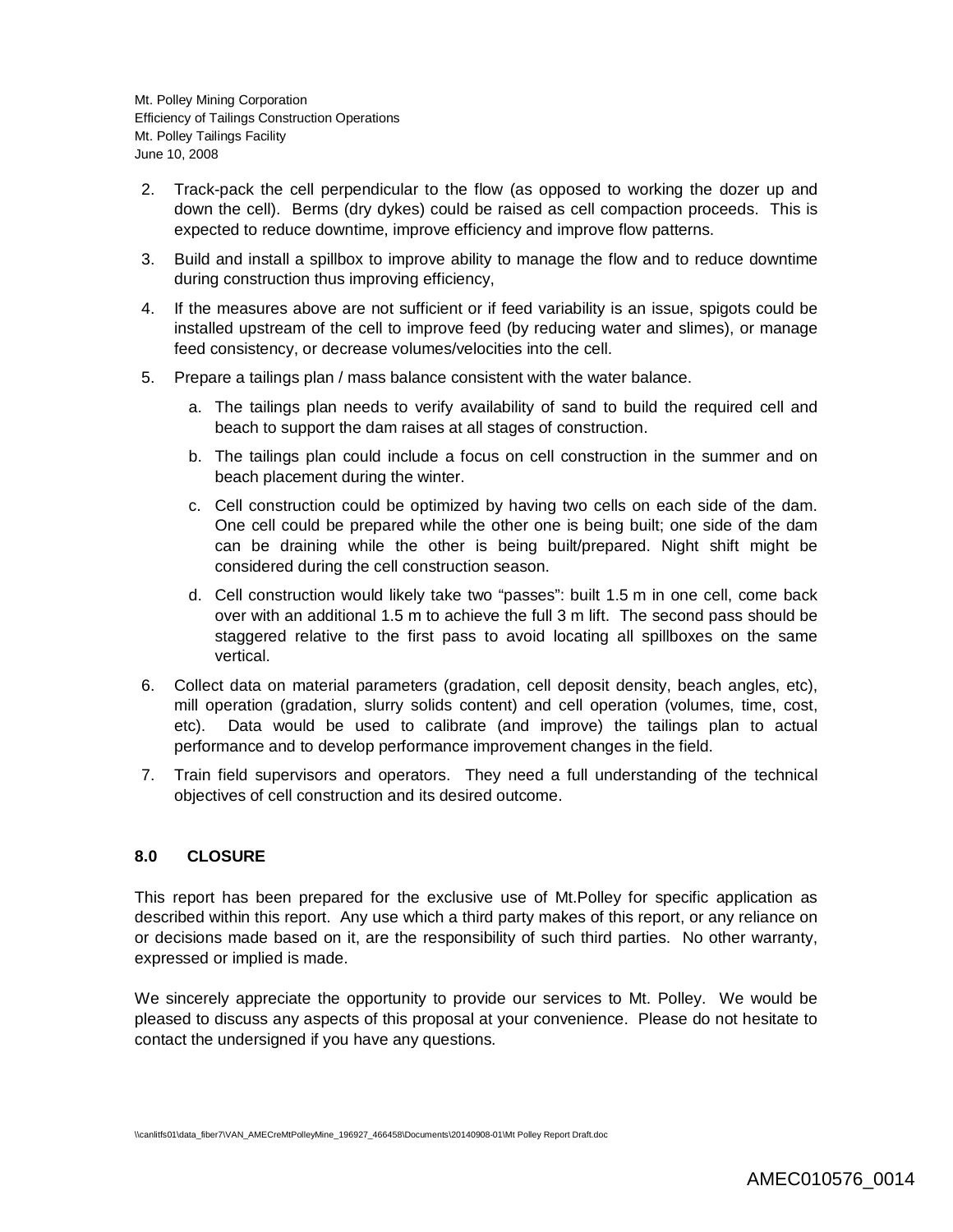Respectfully submitted,

#### **AMEC Earth & Environmental**

Angela G. Küpper, Ph.D., P.Eng. Principal Geotechnical Engineer

Reviewed by: Michael Davies, Ph.D., P.Eng., P.Geol. Principal Geotechnical Engineer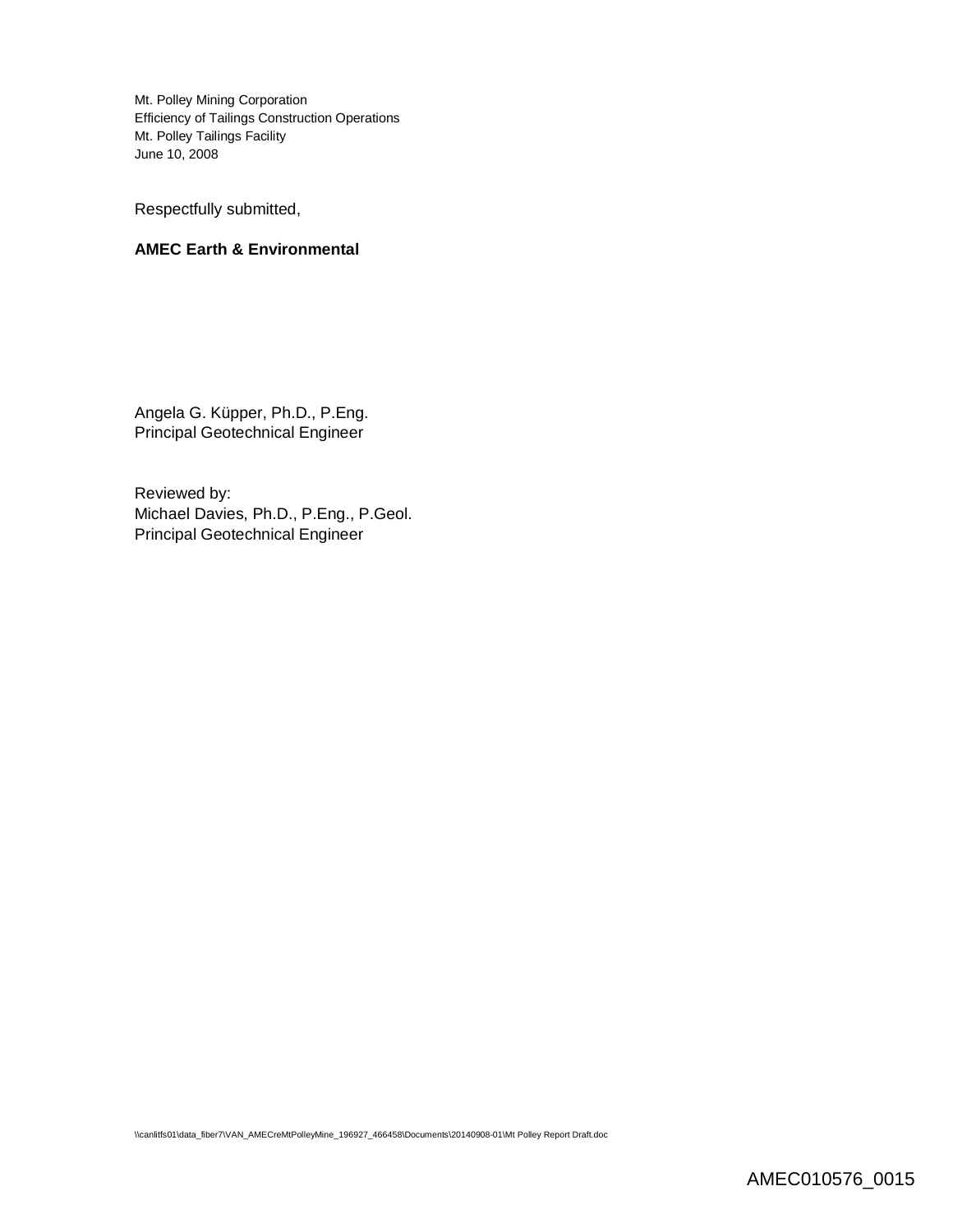## **APPENDIX A**

**Briefing Document**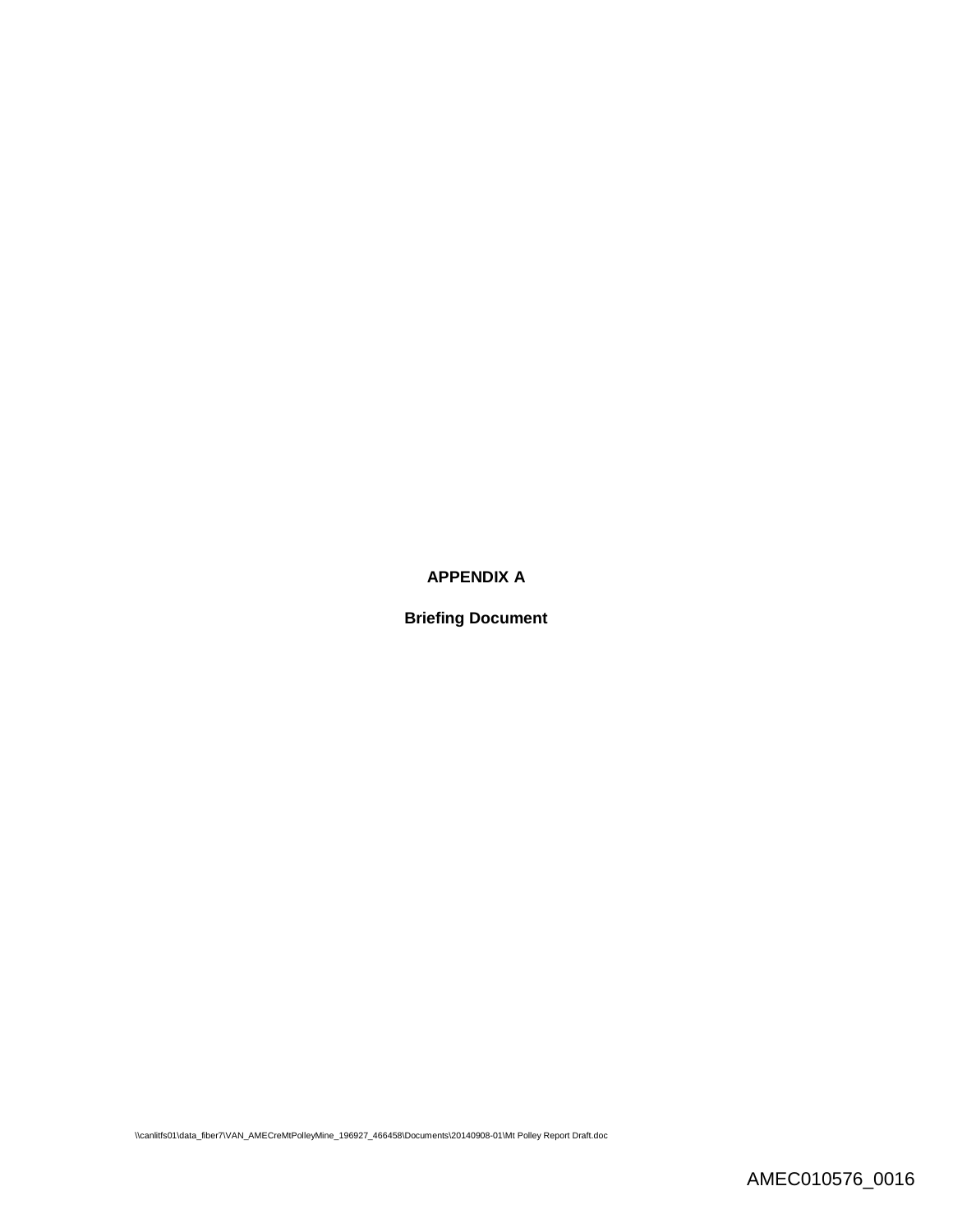

# **Efficiency of Tailings Sand Cat Operations – June 04, 2008**

Angela Kupper, Ph.D., P.Eng. Principal Geotechnical Engineer

#### **Key Issues**

- **-** Low efficiency / high costs building cell for Zone U
- Too much wash out on cells
- Too much time preparing cells + need to place CBL (rock on beach to support cell construction)
- **Lack of beach**

#### **Main recommendations:**

- 8. Increase the width of the cells. Tentatively increase the cell width to 20 m with the objective of decreasing flow velocity and flow depth. Cell length seems adequate for now.
- 9. Track pack the cell perpendicular to the flow (as opposed to working the cell up and down). Berms (dry dykes) could be raised as cell compaction proceeds – reduce downtime
- 10. Build and install a spillbox to reduce downtime
- 11. Potential for installing spigots upstream of the cell to improve feed (by reducing water and slimes) or manage feed consistency into the cell - decrease volumes/velocities.
- 12. Prepare a tailings plan / mass balance consistent with the water balance.
	- a. Tailings plan needs to verify availability of sand to build the required cell and beach to support the cell raises.
	- b. Tailings plan could include planning for focus on cell construction in the summer and beach placement in the winter.
	- c. Cell construction could be optimized by having 2 cells on each side of the dam and possibly night shift; one cell could be prepared while the other one is being built; one side of the dam can be draining while the other is being built/prepared.
	- d. Cell construction would likely take 2 "passes": built 1.5m in one cell, come back over with an additional 1.5m.
- 13. Collect data on material parameters (gradation, cell deposit density, beach angles, etc), mill operation (gradation, slurry solids content) and cell operation (volumes, time, cost, etc). Data would be used to calibrate (and improve) tailings plan to actual performance and to develop performance improvement changes in the field.
- 14. Train field supervisors and operators. Bring them up to speed with the technical objectives of the cell construction and the desired outcome.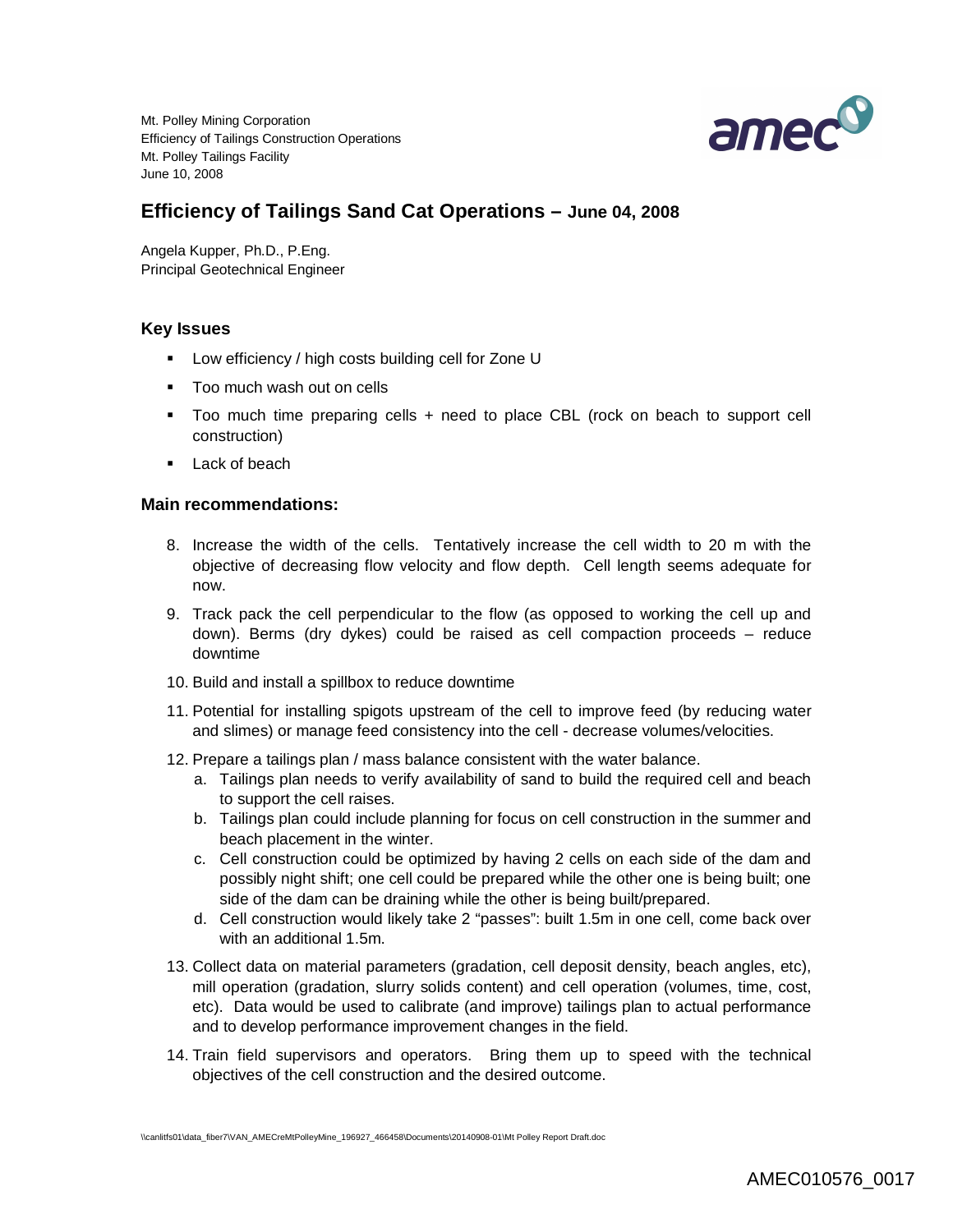## **APPENDIX B**

**Tailings Gradation Data**